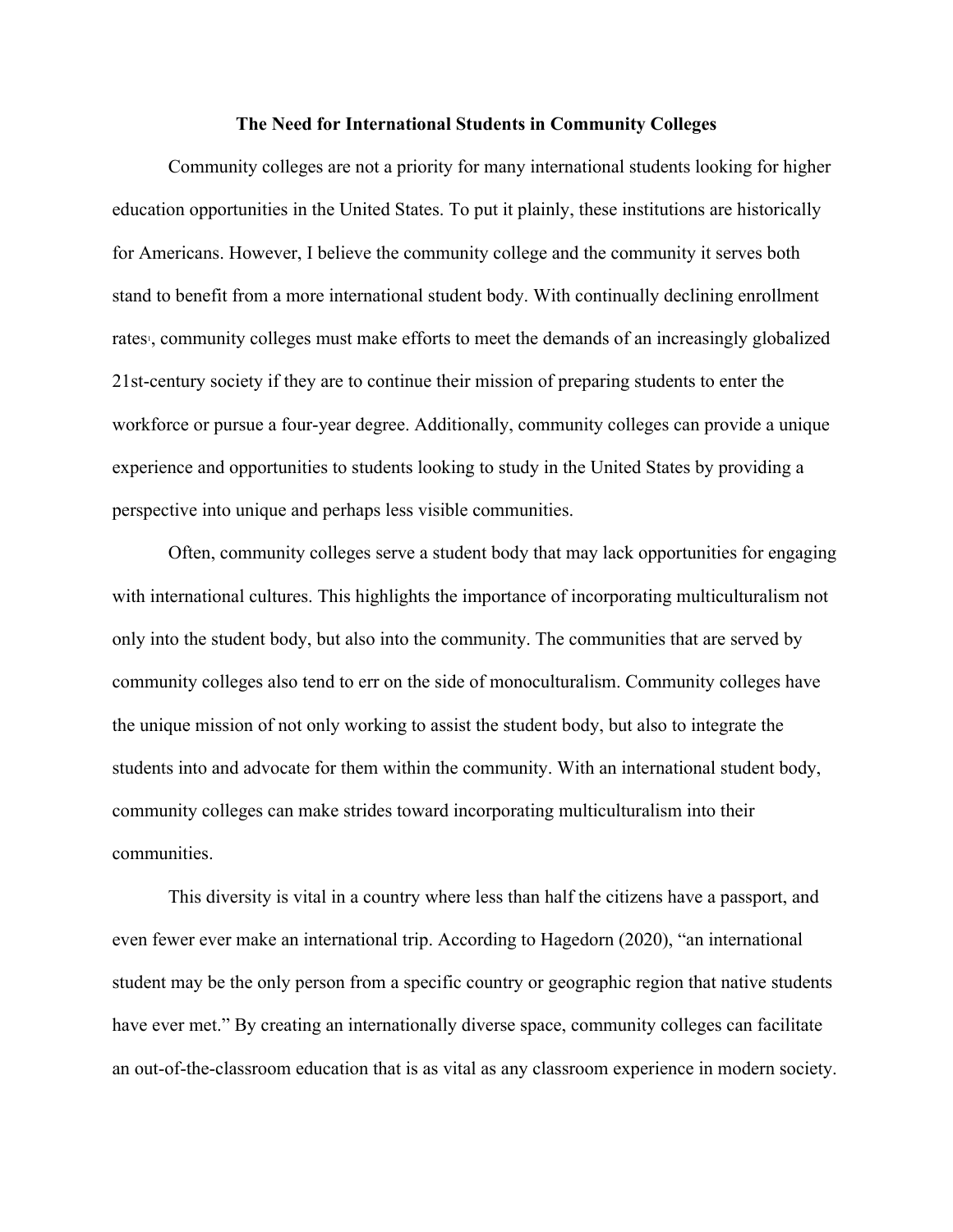At the same time, community colleges can offer several benefits to international students. The most immediate reason being the same thing that draws local students — cost. According to the College Board, a nonprofit organization that aims to prepare students as they transition to college, average out-of-state fees for community college are \$3,660, compared with \$26,290 for four-year universities. The savings made during one's two year degree at community college would easily cover the cost of one's junior year after transferring to a four-year institution. Furthermore, the US government's Community College Initiative enables qualified international students to attend community college at no cost. The program aims to provide skills that benefit the student's home country, such as healthcare or agriculture<sup>1</sup>.

Students who take part in the Community College Initiative are also provided with on- or off-campus housing, creating a unique opportunity for them to experience the culture of their host community. While for many international students an education is the primary objective, many also seek to become more globally minded citizens by experiencing American culture. Community colleges, with their generally smaller student bodies and classroom sizes, provide an opportunity for international students to obtain a more personal experience of the American way of life. Greg Zdanowski, a student from Poland, stated that the welcoming nature was the main reason behind his decision to study at a US community college: "I remember my first meeting with the admission office, where people actually had time and knowledge to answer all my questions. There was no hesitation or stress involved"<sup>3</sup>.

Indeed, compared to four-year colleges and universities, community colleges offer a lower-stress environment and provide more personal attention to their students. These factors are key for international students to not only adjust to a new environment, but also to become comfortable and confident in communicating academically. To this end, community colleges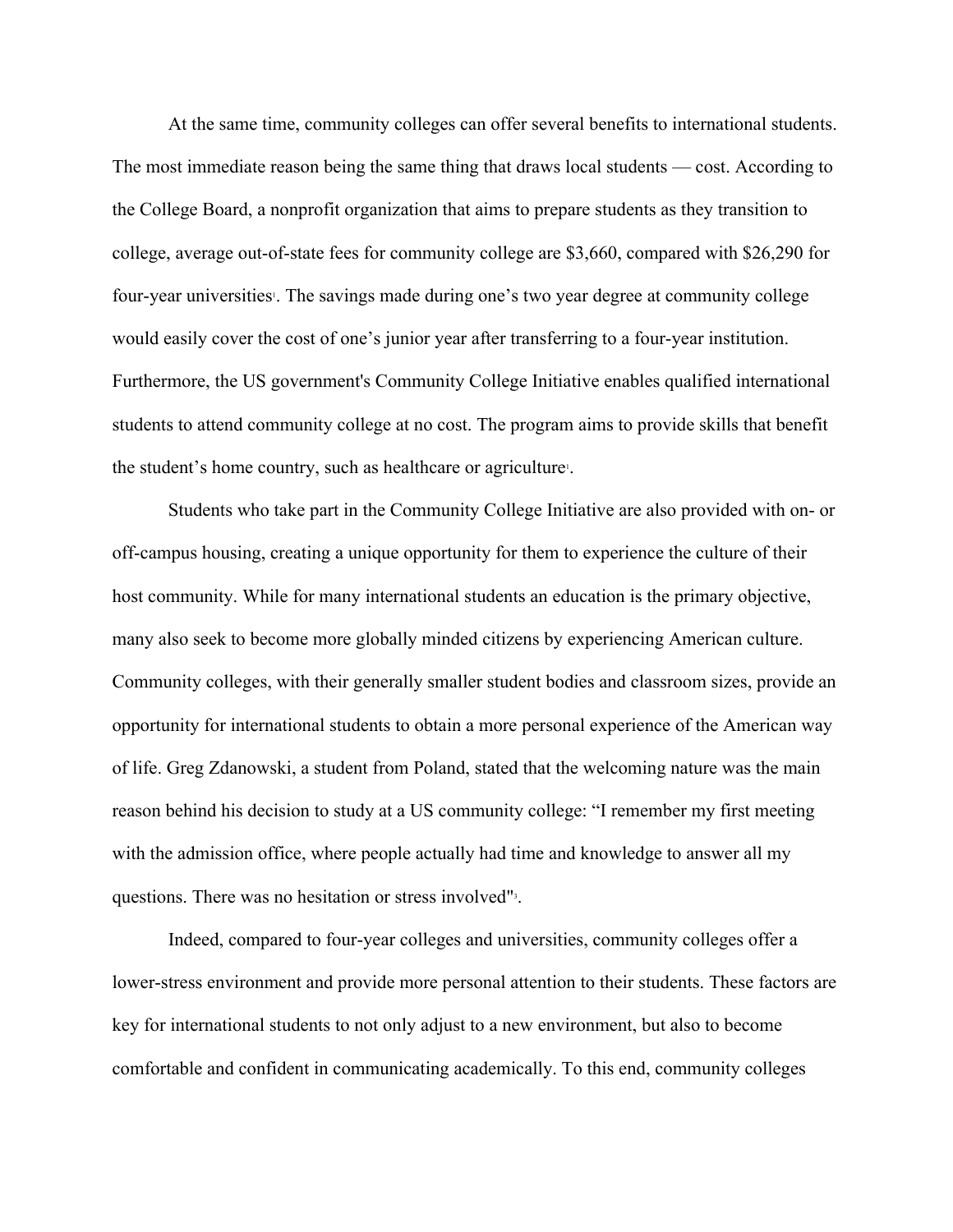also provide access to English-language study, specifically on a remedial level. Community colleges often do not require ACT, SAT, TOEFL, or IELTS scores. This means that students who may lack the proficiency in English required by four-year institutions can enroll in a community college English program until they are ready to pursue four-year education<sup>4</sup>. Overall, these remedial English-language courses can pay dividends when it comes time to enter a fouryear college or university. In fact, a California study showed that international students who applied to transfer from a community college to a four-year institution had at least double the chance of being admitted compared to students applying directly from high schools.

Community colleges stand poised to play an important role in the communities they serve. These institutions can serve to open up communities to people from different backgrounds and cultures, creating more culturally conscious environments. International students will benefit from choosing a community college for a wealth of practical reasons, including lower cost, as well as the intangible benefit of a more personal and community-oriented education, unique to their host community.

## Notes

- 1. https://www.communitycollegereview.com/blog/international-students-enjoy-freetuition-at-us-community-colleges
- 2. https://bigfuture.collegeboard.org/pay-for-college/college-costs/college-costs-faqs
- 3. https://www.usnews.com/education/community-colleges/articles/2019-07-09/whatinternational-students-should-know-about-community-college-admissions
- 4. Hagedorn, Linda Serra. 2020. International Students in Community Colleges: An Unplanned Diversity. Washington, DC: American Council on Education.